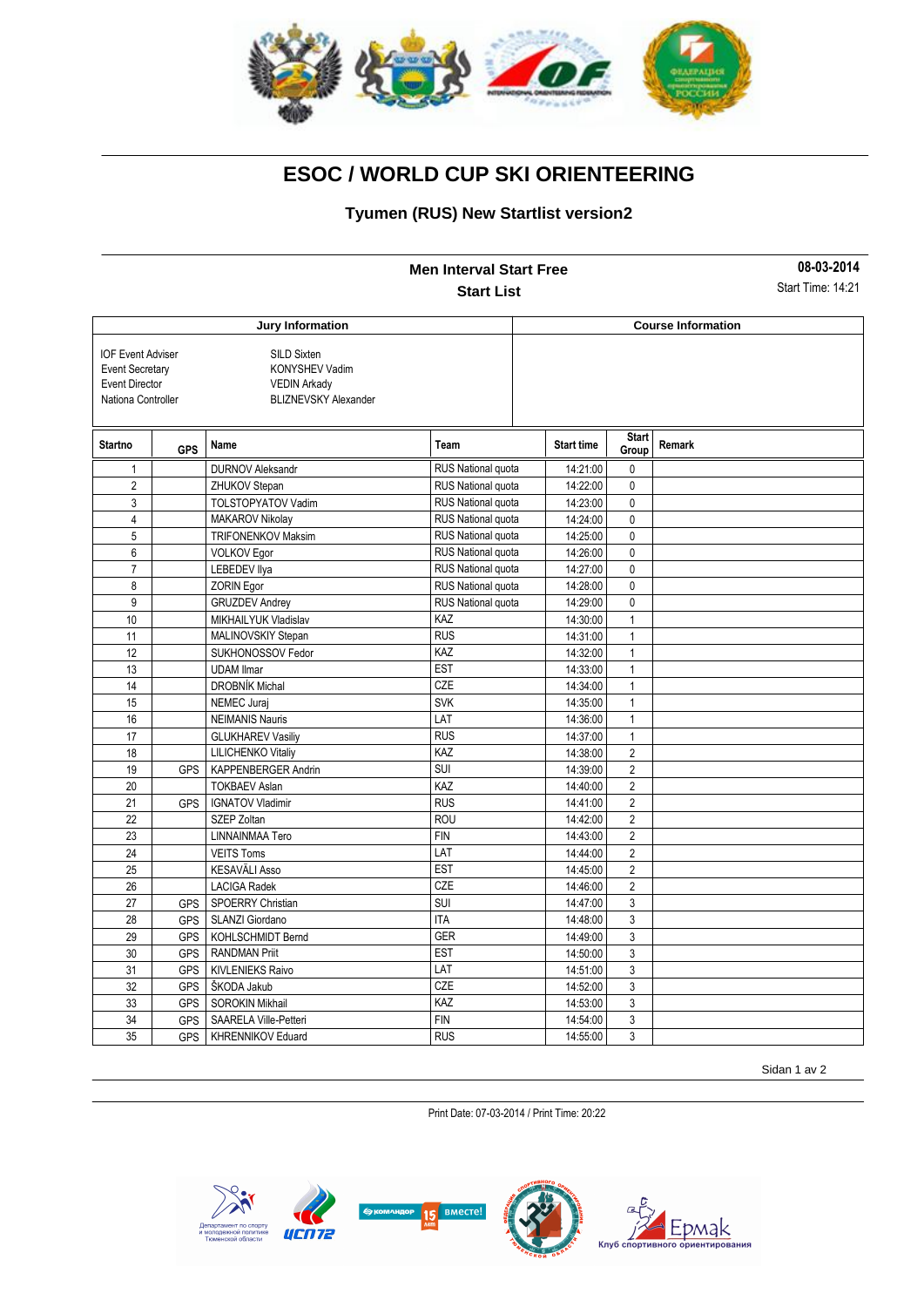

### **Tyumen (RUS) New Startlist version2**

| <b>Men Interval Start Free</b> |            |                            |            |                   |                       | 08-03-2014<br>Start Time: 14:21 |  |
|--------------------------------|------------|----------------------------|------------|-------------------|-----------------------|---------------------------------|--|
| <b>Start List</b>              |            |                            |            |                   |                       |                                 |  |
| <b>Startno</b>                 | <b>GPS</b> | Name                       | Team       | <b>Start time</b> | <b>Start</b><br>Group | Remark                          |  |
| 36                             | <b>GPS</b> | MADSLIEN Jørgen            | <b>NOR</b> | 14:56:00          | 3                     |                                 |  |
| 37                             | <b>GPS</b> | YAZYKOV Yury               | <b>BLR</b> | 14:57:00          | 3                     |                                 |  |
| 38                             | <b>GPS</b> | <b>CSUCS Klaus</b>         | ROU        | 14:58:00          | 3                     |                                 |  |
| 39                             | <b>GPS</b> | <b>HAVERSTAD Sindre</b>    | <b>NOR</b> | 14:59:00          | 4                     |                                 |  |
| 40                             | <b>GPS</b> | <b>BLOMGREN Erik</b>       | <b>SWE</b> | 15:00:00          | 4                     |                                 |  |
| 41                             | <b>GPS</b> | <b>SAETRA Ove</b>          | <b>NOR</b> | 15:01:00          | 4                     |                                 |  |
| 42                             | <b>GPS</b> | WATTERDAL Øyvind           | <b>NOR</b> | 15:02:00          | 4                     |                                 |  |
| 43                             | <b>GPS</b> | HÄKKINEN Janne             | <b>FIN</b> | 15:03:00          | 4                     |                                 |  |
| 44                             | <b>GPS</b> | <b>SCHNYDER Gion</b>       | SUI        | 15:04:00          | 4                     |                                 |  |
| 45                             | <b>GPS</b> | PUKEMA Hannu-Pekka         | <b>FIN</b> | 15:05:00          | 4                     |                                 |  |
| 46                             | <b>GPS</b> | <b>HAMMARBERG Martin</b>   | <b>SWE</b> | 15:06:00          | 4                     |                                 |  |
| 47                             | <b>GPS</b> | <b>GRIGORIEV Andrey</b>    | <b>RUS</b> | 15:07:00          | 4                     |                                 |  |
| 48                             | <b>GPS</b> | <b>NORDBERG Ulrik</b>      | <b>SWE</b> | 15:08:00          | 4                     |                                 |  |
| 49                             | <b>GPS</b> | <b>ROST Erik</b>           | <b>SWE</b> | 15:09:00          | 4                     |                                 |  |
| 50                             | <b>GPS</b> | <b>TUNIS Staffan</b>       | <b>FIN</b> | 15:10:00          | 4                     |                                 |  |
| 51                             | <b>GPS</b> | <b>LAMOV Andrey</b>        | <b>RUS</b> | 15:11:00          | 4                     |                                 |  |
| 52                             | <b>GPS</b> | <b>VESELOV Kirill</b>      | <b>RUS</b> | 15:12:00          | 4                     |                                 |  |
| 53                             | <b>GPS</b> | KVÅLE Hans Jørgen          | <b>NOR</b> | 15:13:00          | 4                     |                                 |  |
| 54                             | <b>GPS</b> | <b>HOLMBERG Andreas</b>    | <b>SWE</b> | 15:14:00          | 4                     |                                 |  |
| 55                             | <b>GPS</b> | <b>BELOMAZHEV Stanimir</b> | <b>BUL</b> | 15:15:00          | 4                     |                                 |  |
| 56                             | <b>GPS</b> | <b>MOHOLDT Lars Hol</b>    | <b>NOR</b> | 15:16:00          | 4                     |                                 |  |
| 57                             | <b>GPS</b> | <b>BARCHUKOV Vladimir</b>  | <b>RUS</b> | 15:17:00          | 4                     |                                 |  |
| 58                             | <b>GPS</b> | <b>ARNESSON Peter</b>      | <b>SWE</b> | 15:18:00          | 4                     |                                 |  |

Data processing by EMIT Timing **EMIT TOUCH FREE** 

Sidan 2 av 2

Timing

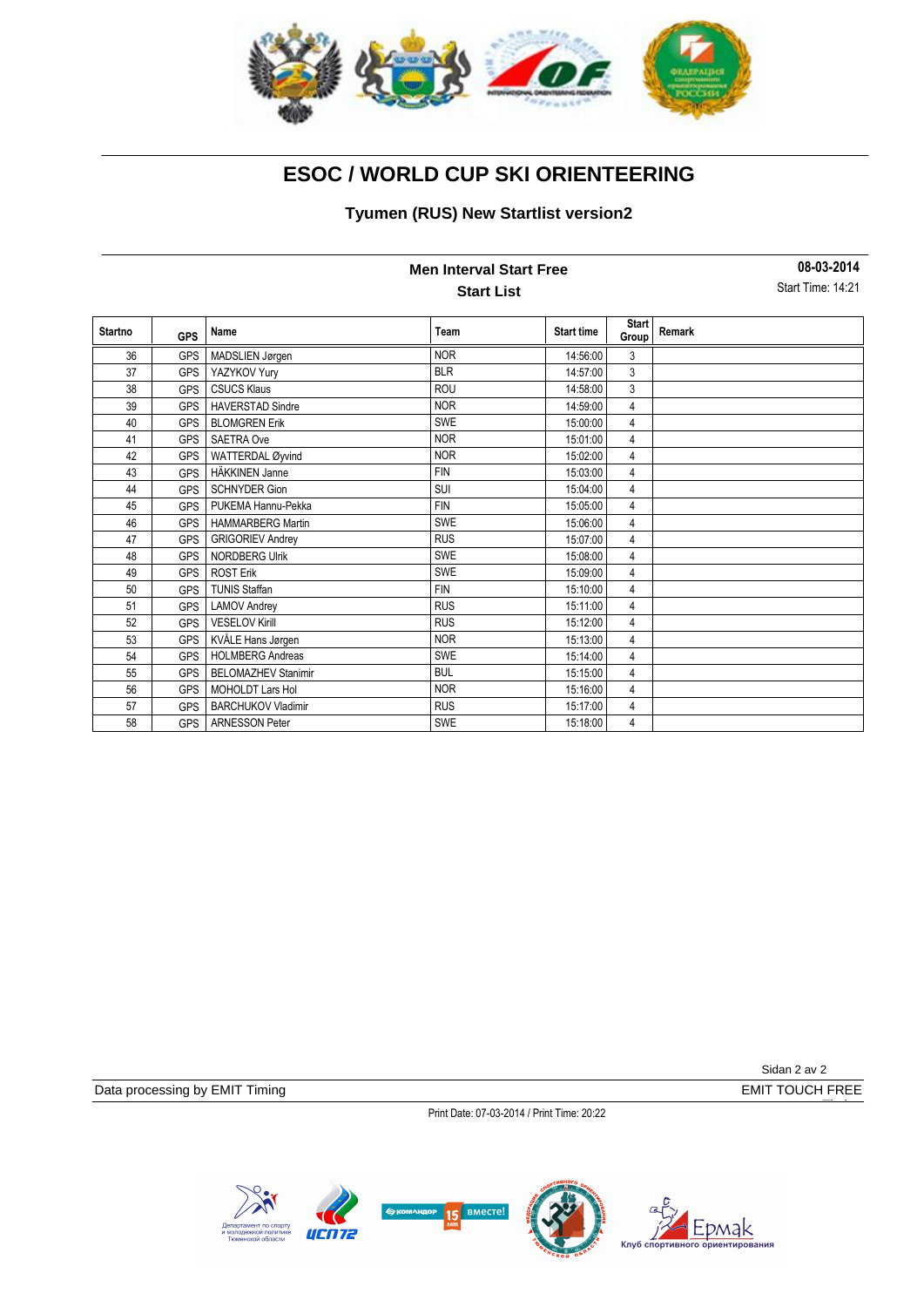

#### **Tyumen (RUS) New Startlist version2**

|                                                                                                           |                  |                                                                                                   | <b>Women Interval Start Free</b> |                           |                       | 08-03-2014        |  |
|-----------------------------------------------------------------------------------------------------------|------------------|---------------------------------------------------------------------------------------------------|----------------------------------|---------------------------|-----------------------|-------------------|--|
|                                                                                                           |                  |                                                                                                   | <b>Start List</b>                |                           |                       | Start Time: 15:51 |  |
|                                                                                                           |                  | Jury Information                                                                                  |                                  | <b>Course Information</b> |                       |                   |  |
| <b>IOF Event Adviser</b><br><b>Event Secretary</b><br><b>Event Director</b><br><b>National Controller</b> |                  | <b>SILD Sixten</b><br><b>KONYSHEV Vadim</b><br><b>VEDIN Arkady</b><br><b>BLIZNEVSKY Alexander</b> |                                  |                           |                       |                   |  |
| <b>Startno</b>                                                                                            | <b>GPS</b>       | Name                                                                                              | Team                             | <b>Start time</b>         | <b>Start</b><br>Group | Remark            |  |
| 101                                                                                                       |                  | KORTYLEVA Veronika                                                                                | RUS National quota               | 15:51:00                  | 0                     |                   |  |
| 102                                                                                                       |                  | <b>BORODULINA Olga</b>                                                                            | <b>RUS National quota</b>        | 15:52:00                  | $\mathbf{0}$          |                   |  |
| 103                                                                                                       |                  | CHEPCHUGOVA Aleksandra                                                                            | RUS National quota               | 15:53:00                  | 0                     |                   |  |
| 104                                                                                                       |                  | MEDVEDEVA Tatyana                                                                                 | RUS National quota               | 15:54:00                  | 0                     |                   |  |
| 105                                                                                                       |                  | NEVEROVA Anastasiya                                                                               | RUS National quota               | 15:55:00                  | 0                     |                   |  |
| 106                                                                                                       |                  | VLASOVA Tatyana                                                                                   | RUS National quota               | 15:56:00                  | 0                     |                   |  |
| 107                                                                                                       |                  | TRETYAKOVA Kseniya                                                                                | <b>RUS National quota</b>        | 15:57:00                  | 0                     |                   |  |
| 108                                                                                                       |                  | <b>KHUDIK Anna</b>                                                                                | RUS National quota               | 15:58:00                  | $\mathbf{0}$          |                   |  |
| 109                                                                                                       |                  | SIDOROVA Anna                                                                                     | <b>RUS National quota</b>        | 15:59:00                  | $\mathbf{0}$          |                   |  |
| 110                                                                                                       |                  | NAUMOVA Natalya                                                                                   | RUS National quota               | 16:00:00                  | 0                     |                   |  |
| 111                                                                                                       |                  | OBORINA Tatyana                                                                                   | <b>RUS</b>                       | 16:01:00                  | $\mathbf{1}$          |                   |  |
| 112                                                                                                       |                  | KOZLOVA Natalya                                                                                   | <b>RUS</b>                       | 16:02:00                  | $\mathbf{1}$          |                   |  |
| 113                                                                                                       |                  | <b>KLEGER Sarah</b>                                                                               | SUI                              | 16:03:00                  | $\overline{2}$        |                   |  |
| 114                                                                                                       |                  | <b>ARLAUSKIENE Ramune</b>                                                                         | LTU                              | 16:04:00                  | $\overline{2}$        |                   |  |
| 115                                                                                                       |                  | <b>KUDRE Doris</b>                                                                                | <b>EST</b>                       | 16:05:00                  | $\overline{2}$        |                   |  |
| 116                                                                                                       | <b>GPS</b>       | KOLÍNOVÁ Kristýna                                                                                 | CZE                              | 16:06:00                  | $\overline{2}$        |                   |  |
| 117                                                                                                       | <b>GPS</b>       | <b>STRUB Carmen</b>                                                                               | <b>SUI</b>                       | 16:07:00                  | 3                     |                   |  |
| 118                                                                                                       | <b>GPS</b>       | GRIGOROVA-BURGOVA Antoniya                                                                        | <b>BUL</b>                       | 16:08:00                  | 3                     |                   |  |
| 119                                                                                                       |                  | <b>TALLILA Tiia</b>                                                                               | <b>FIN</b>                       | 16:09:00                  | 3                     |                   |  |
| 120                                                                                                       |                  | ULVENSØEN Marte                                                                                   | <b>NOR</b>                       | 16:10:00                  | 3                     |                   |  |
| 121                                                                                                       | <b>GPS</b>       | <b>KEINAITE Gabriele</b>                                                                          | LTU                              | 16:11:00                  | 3                     |                   |  |
| 122                                                                                                       |                  | KAROCHOVÁ Simona                                                                                  | CZE                              | 16:12:00                  | 3                     |                   |  |
| 123                                                                                                       |                  | <b>SANDBERG Frida</b>                                                                             | SWE                              | 16:13:00                  | 3                     |                   |  |
| 124                                                                                                       | <b>GPS</b>       | <b>CSUCS FENYVESI Laura</b>                                                                       | <b>HUN</b>                       | 16:14:00                  | 3                     |                   |  |
| 125                                                                                                       | GPS              | <b>VENTURA Alice</b>                                                                              | <b>ITA</b>                       | 16:15:00                  | 3                     |                   |  |
| 126                                                                                                       | <b>GPS</b>       | <b>KAASIKU Evely</b>                                                                              | <b>EST</b>                       | 16:16:00                  | 3                     |                   |  |
| 127                                                                                                       | <b>GPS</b>       | <b>KASKINEN Mira</b>                                                                              | <b>FIN</b>                       | 16:17:00                  | $\overline{4}$        |                   |  |
| 128                                                                                                       | <b>GPS</b>       | LINDKVIST Linda                                                                                   | <b>SWE</b>                       | 16:18:00                  | $\overline{4}$        |                   |  |
| 129                                                                                                       | <b>GPS</b>       | ULVENSØEN Anna                                                                                    | <b>NOR</b>                       | 16:19:00                  | 4                     |                   |  |
| 130                                                                                                       | <b>GPS</b>       | <b>HELLBERG Christina</b>                                                                         | <b>NOR</b>                       | 16:20:00                  | $\overline{4}$        |                   |  |
| 131                                                                                                       | <b>GPS</b>       | <b>MENDEL Tatyana</b>                                                                             | <b>RUS</b>                       | 16:21:00                  | 4                     |                   |  |
| 132                                                                                                       | <b>GPS</b>       | SVIR Anastasiya                                                                                   | <b>RUS</b>                       | 16:22:00                  | $\overline{4}$        |                   |  |
| 133                                                                                                       |                  | GALEEVA Natalya                                                                                   | <b>RUS</b>                       | 16:23:00                  | $\overline{4}$        |                   |  |
| 134                                                                                                       | <b>GPS</b>       | <b>TURUNEN Marjut</b>                                                                             | <b>FIN</b>                       | 16:24:00                  | $\overline{4}$        |                   |  |
| 135                                                                                                       | GPS <sup>I</sup> | PESU Mervi                                                                                        | <b>FIN</b>                       | 16:25:00                  | 4                     |                   |  |

Sidan 1 av 2

Timing

Data processing by EMIT Timing **EMIT TOUCH FREE**